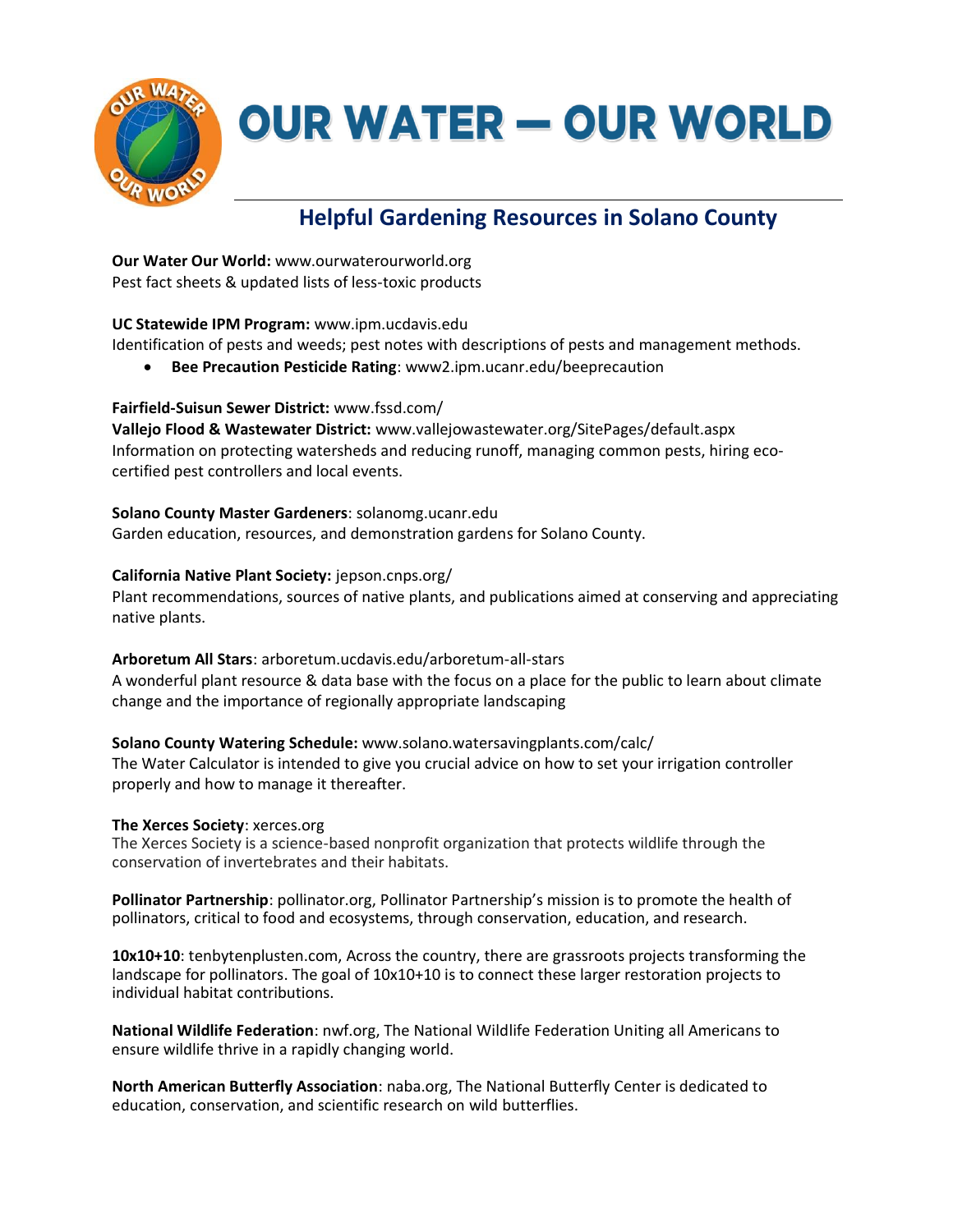**Bay Nature Institute**: baynature.com, Bay Nature connects the people of the San Francisco Bay Area to our natural world and motivates people to solve problems with nature in mind. Our vision is that all people have a close relationship with their natural world.

**Butterflies and Moths of North America**: butterfliesandmoths.org, Butterflies and Moths of North America (BAMONA) is an ambitious effort to collect, store, and share species information and occurrence data. You can participate by taking and submitting photographs of butterflies, moths, and caterpillars.

**OMRI** – Organic Materials Review Institute: omri.org, OMRI supports organic integrity by developing clear information and guidance about materials, so that producers know which products are appropriate for organic operations. OMRI is a 501(c)(3) nonprofit organization that provides an independent review of products, such as fertilizers, pest controls, livestock health care products, and numerous other inputs that are intended for use in certified organic production and processing.

#### **National Pesticide Information Center**: npic.orst.edu

NPIC provides objective, science-based information pesticides and pest related topics to enable people to make informed decisions. Find the Natural Enemies Quick List at this website.

#### **Bug Guide:** bugguide.net

This online community is a fantastic resource to help you identify insects, spiders, and other related creatures

#### **Rebate!**

**City of Fairfield:** www.fairfield.ca.gov/gov/depts/pw/utility/water/water\_conservation/default.asp **City of Vallejo:** www.cityofvallejo.net/cms/One.aspx?portalId=13506&pageId=23562

**Plant Harmony:** plantharmony.org or suzanne@plantharmony.org

Visit this organic gardening site to contact our speaker with questions and to sign up for weekly gardening tips.

#### **PESTICIDE DISPOSAL: Household Hazardous Waste Collection Sites:**

www.solanocounty.com/depts/rm/planning/household\_hazardous\_waste.asp

- Fairfield, Suisun, & Unincorporated Areas: Solano Garbage Company, 2901 Industrial Court, Fairfield (707) 437-8901
- Vallejo: Vallejo-Napa Household Hazardous Waste Facility 889A Devlin Rd, American Canyon (707) 259-8608 or (800) 984-9661

#### **BOOKS**

- **California Bees & Blooms, A Guide for Gardeners and Naturalist**, Gordan W. Frankie, Robbin W. Thorp, Rollin E. Coville, and Barbara Ertter, Heyday Books, 2014. This guidebook by the state's preeminent bee & botany experts provides an up-close view of humming, buzzing creatures that shape entire ecosystems.
- **The Bees in Your Backyard,** Joseph S. Wilson & Olivia Messinger Carril, Princeton University Press, 2016. This book provides an engaging introduction to the roughly 4,000 different bee species found in the United States and Canada, dispelling common myths about bees while offering essential tips for telling them apart.